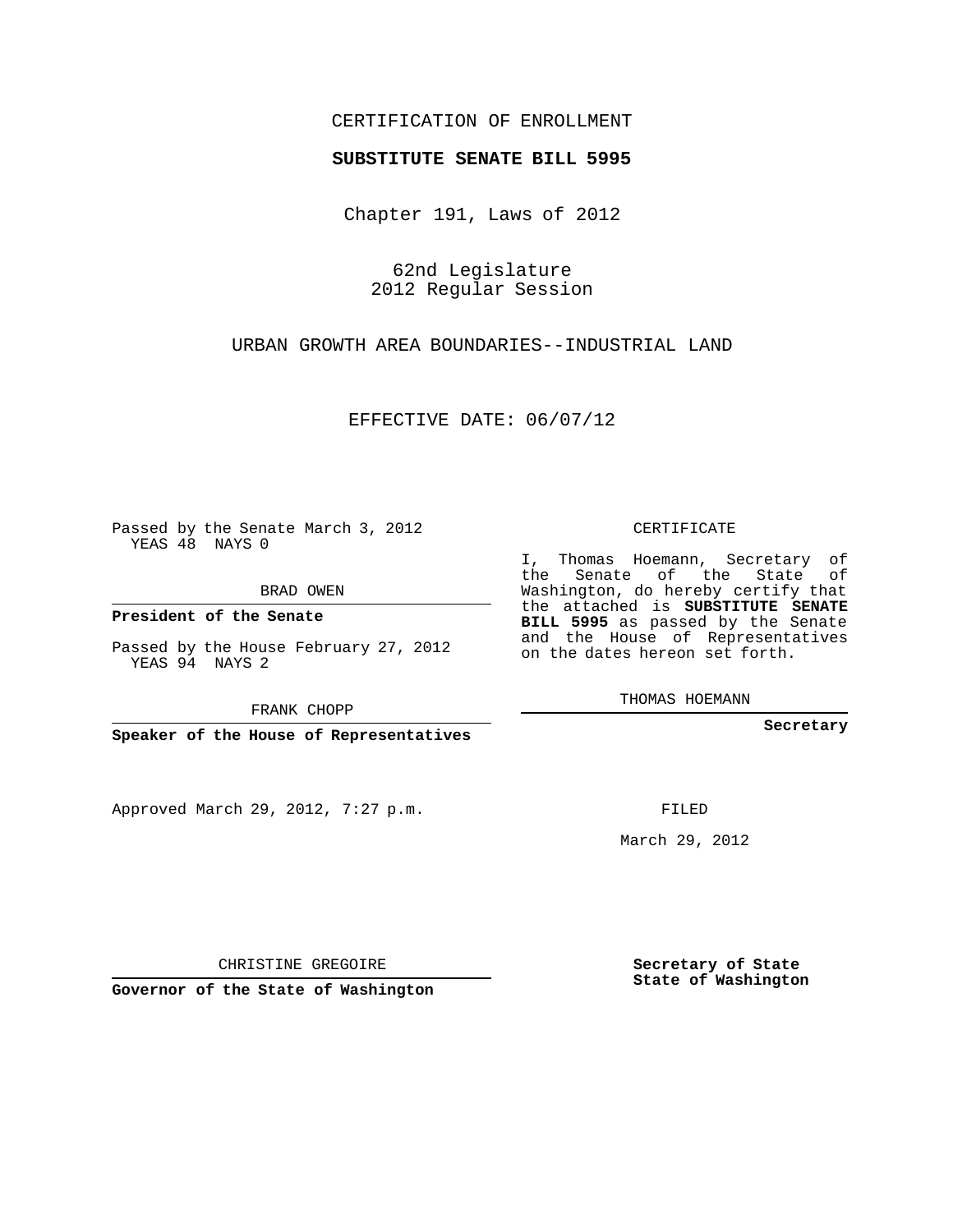## **SUBSTITUTE SENATE BILL 5995** \_\_\_\_\_\_\_\_\_\_\_\_\_\_\_\_\_\_\_\_\_\_\_\_\_\_\_\_\_\_\_\_\_\_\_\_\_\_\_\_\_\_\_\_\_

\_\_\_\_\_\_\_\_\_\_\_\_\_\_\_\_\_\_\_\_\_\_\_\_\_\_\_\_\_\_\_\_\_\_\_\_\_\_\_\_\_\_\_\_\_

AS AMENDED BY THE HOUSE

Passed Legislature - 2012 Regular Session

## **State of Washington 62nd Legislature 2012 Regular Session**

**By** Senate Government Operations, Tribal Relations & Elections (originally sponsored by Senators Delvin and Hewitt)

READ FIRST TIME 01/31/12.

 AN ACT Relating to urban growth area boundary modifications for industrial land by certain counties; reenacting and amending RCW 36.70A.130; adding a new section to chapter 36.70A RCW; and providing an expiration date.

BE IT ENACTED BY THE LEGISLATURE OF THE STATE OF WASHINGTON:

 **Sec. 1.** RCW 36.70A.130 and 2011 c 360 s 16 and 2011 c 353 s 2 are each reenacted and amended to read as follows:

 (1)(a) Each comprehensive land use plan and development regulations shall be subject to continuing review and evaluation by the county or city that adopted them. Except as otherwise provided, a county or city shall take legislative action to review and, if needed, revise its comprehensive land use plan and development regulations to ensure the plan and regulations comply with the requirements of this chapter according to the deadlines in subsections (4) and (5) of this section.

 (b) Except as otherwise provided, a county or city not planning under RCW 36.70A.040 shall take action to review and, if needed, revise its policies and development regulations regarding critical areas and natural resource lands adopted according to this chapter to ensure these policies and regulations comply with the requirements of this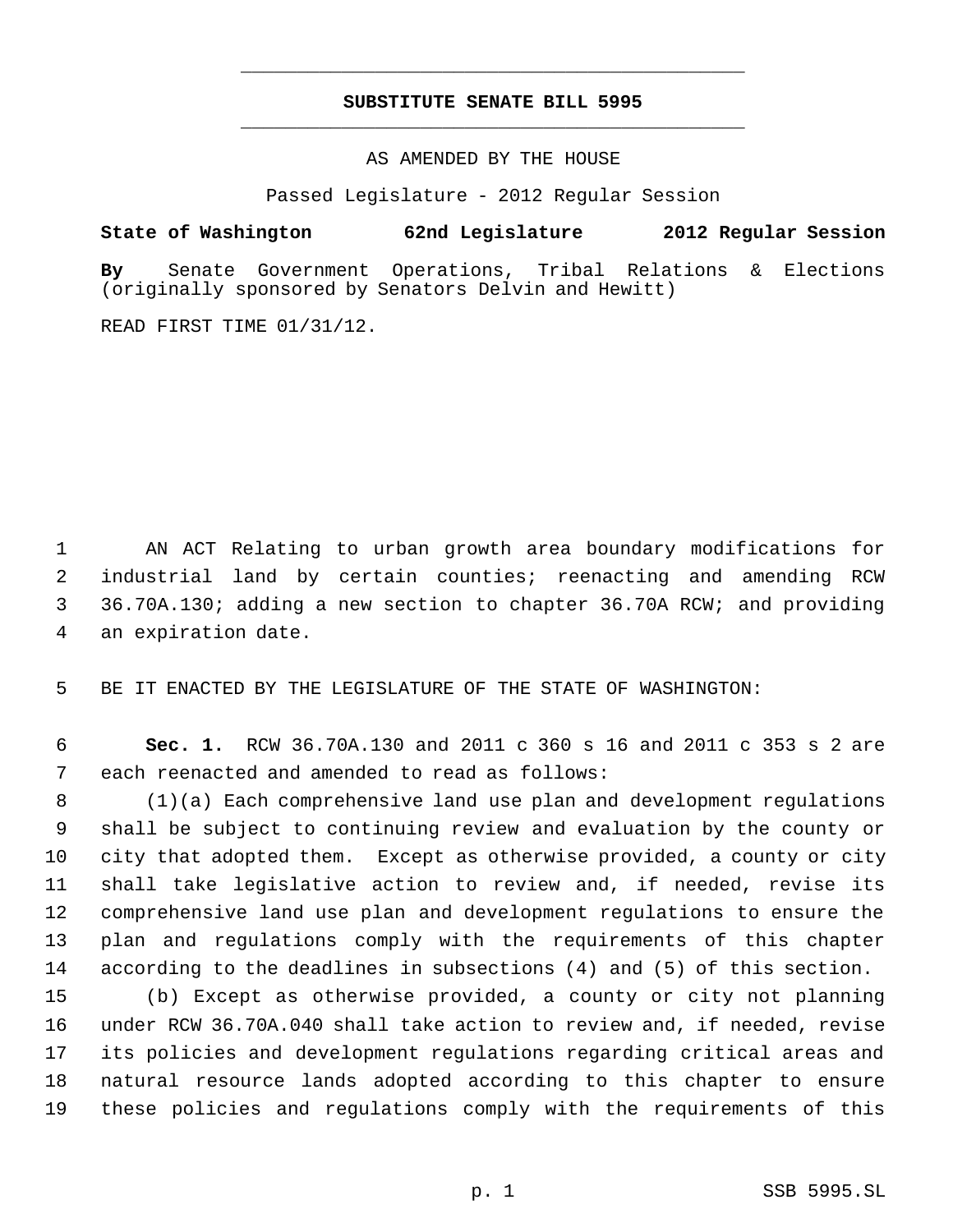chapter according to the deadlines in subsections (4) and (5) of this section. Legislative action means the adoption of a resolution or ordinance following notice and a public hearing indicating at a minimum, a finding that a review and evaluation has occurred and identifying the revisions made, or that a revision was not needed and the reasons therefor.

 (c) The review and evaluation required by this subsection shall include, but is not limited to, consideration of critical area ordinances and, if planning under RCW 36.70A.040, an analysis of the population allocated to a city or county from the most recent ten-year population forecast by the office of financial management.

 (d) Any amendment of or revision to a comprehensive land use plan shall conform to this chapter. Any amendment of or revision to development regulations shall be consistent with and implement the comprehensive plan.

 (2)(a) Each county and city shall establish and broadly disseminate to the public a public participation program consistent with RCW 36.70A.035 and 36.70A.140 that identifies procedures and schedules whereby updates, proposed amendments, or revisions of the comprehensive plan are considered by the governing body of the county or city no more frequently than once every year, except that, until December 31, 2015, the program shall provide for consideration of amendments of an urban 23 growth area in accordance with section 2 of this act once every year. "Updates" means to review and revise, if needed, according to subsection (1) of this section, and the deadlines in subsections (4) and (5) of this section or in accordance with the provisions of subsection (6) of this section. Amendments may be considered more frequently than once per year under the following circumstances:

 (i) The initial adoption of a subarea plan. Subarea plans adopted under this subsection (2)(a)(i) must clarify, supplement, or implement jurisdiction-wide comprehensive plan policies, and may only be adopted if the cumulative impacts of the proposed plan are addressed by appropriate environmental review under chapter 43.21C RCW;

 (ii) The development of an initial subarea plan for economic development located outside of the one hundred year floodplain in a county that has completed a state-funded pilot project that is based on watershed characterization and local habitat assessment;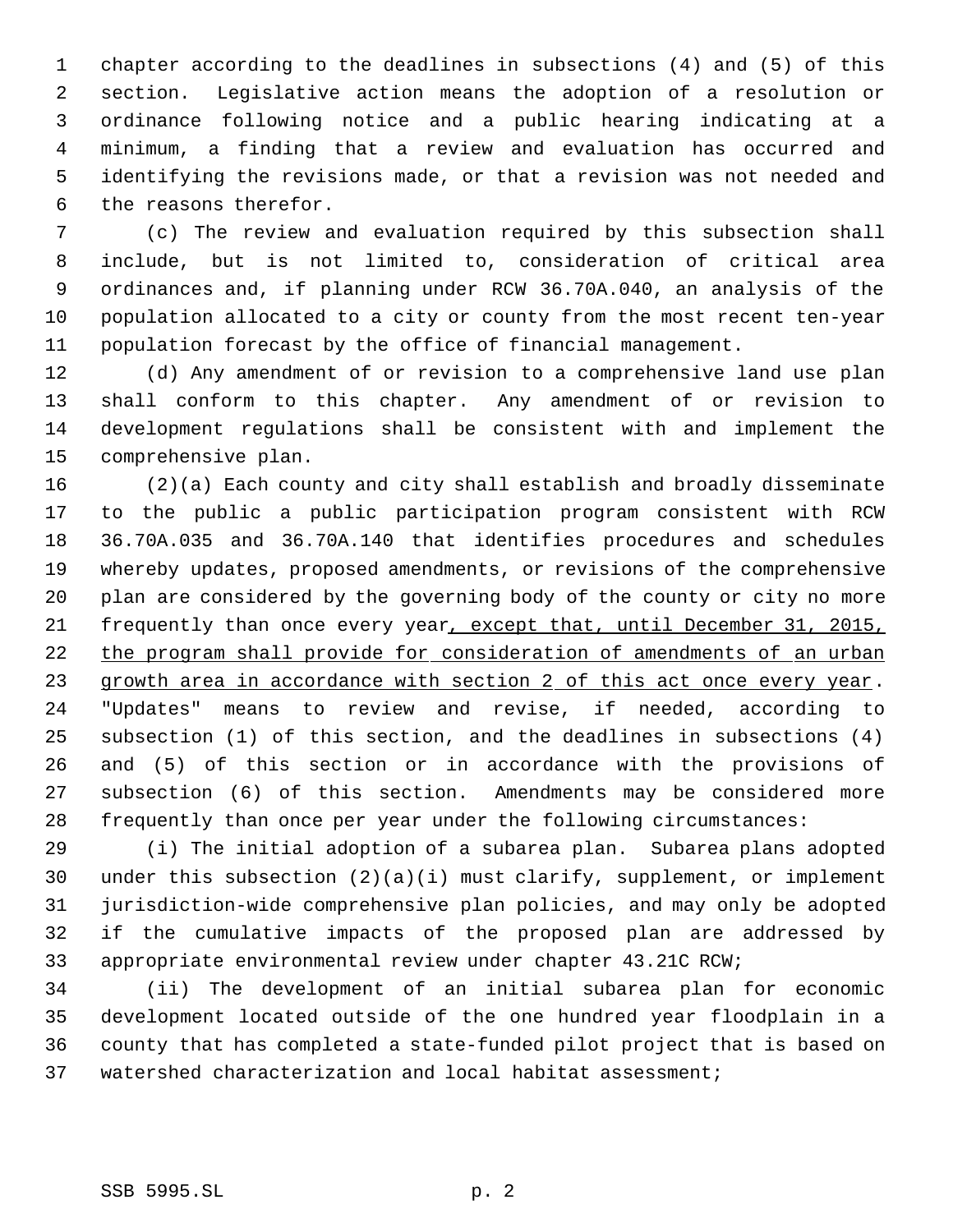(iii) The adoption or amendment of a shoreline master program under 2 the procedures set forth in chapter 90.58 RCW;

 (iv) The amendment of the capital facilities element of a comprehensive plan that occurs concurrently with the adoption or 5 amendment of a county or city budget; or

 (v) The adoption of comprehensive plan amendments necessary to enact a planned action under RCW 43.21C.031(2), provided that amendments are considered in accordance with the public participation program established by the county or city under this subsection (2)(a) and all persons who have requested notice of a comprehensive plan update are given notice of the amendments and an opportunity to comment.

 (b) Except as otherwise provided in (a) of this subsection, all proposals shall be considered by the governing body concurrently so the cumulative effect of the various proposals can be ascertained. However, after appropriate public participation a county or city may adopt amendments or revisions to its comprehensive plan that conform with this chapter whenever an emergency exists or to resolve an appeal of a comprehensive plan filed with the growth management hearings board or with the court.

 (3)(a) Each county that designates urban growth areas under RCW 36.70A.110 shall review, according to the schedules established in subsection (5) of this section, its designated urban growth area or areas, and the densities permitted within both the incorporated and unincorporated portions of each urban growth area. In conjunction with this review by the county, each city located within an urban growth area shall review the densities permitted within its boundaries, and the extent to which the urban growth occurring within the county has located within each city and the unincorporated portions of the urban growth areas.

 (b) The county comprehensive plan designating urban growth areas, and the densities permitted in the urban growth areas by the comprehensive plans of the county and each city located within the urban growth areas, shall be revised to accommodate the urban growth projected to occur in the county for the succeeding twenty-year period. The review required by this subsection may be combined with the review and evaluation required by RCW 36.70A.215.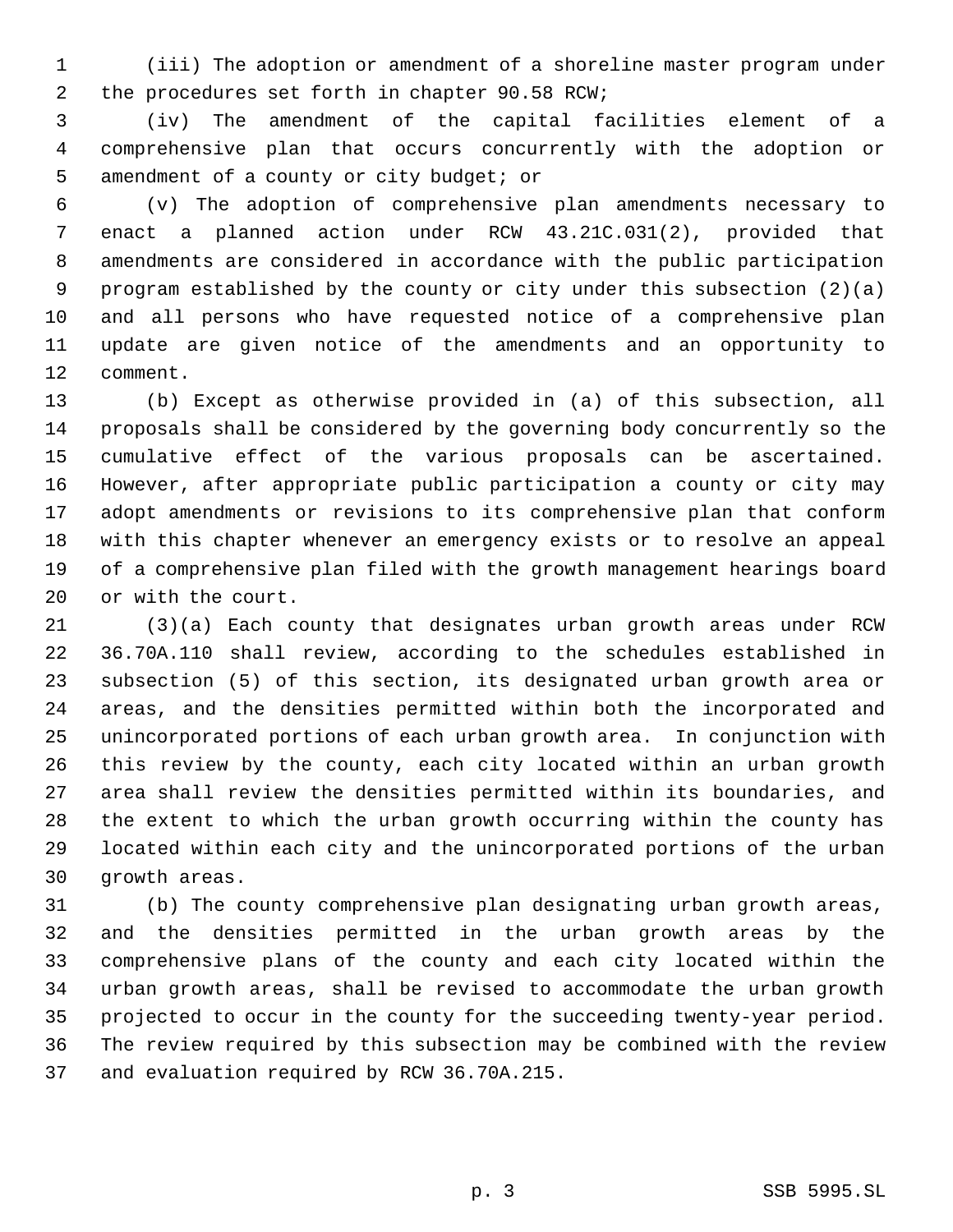(4) Except as provided in subsection (6) of this section, counties and cities shall take action to review and, if needed, revise their comprehensive plans and development regulations to ensure the plan and regulations comply with the requirements of this chapter as follows:

 (a) On or before December 1, 2004, for Clallam, Clark, Jefferson, King, Kitsap, Pierce, Snohomish, Thurston, and Whatcom counties and the cities within those counties;

 (b) On or before December 1, 2005, for Cowlitz, Island, Lewis, Mason, San Juan, Skagit, and Skamania counties and the cities within those counties;

 (c) On or before December 1, 2006, for Benton, Chelan, Douglas, Grant, Kittitas, Spokane, and Yakima counties and the cities within 13 those counties; and

 (d) On or before December 1, 2007, for Adams, Asotin, Columbia, Ferry, Franklin, Garfield, Grays Harbor, Klickitat, Lincoln, Okanogan, Pacific, Pend Oreille, Stevens, Wahkiakum, Walla Walla, and Whitman counties and the cities within those counties.

 (5) Except as otherwise provided in subsections (6) and (8) of this section, following the review of comprehensive plans and development regulations required by subsection (4) of this section, counties and cities shall take action to review and, if needed, revise their comprehensive plans and development regulations to ensure the plan and regulations comply with the requirements of this chapter as follows:

 (a) On or before June 30, 2015, and every eight years thereafter, for King, Pierce, and Snohomish counties and the cities within those counties;

 (b) On or before June 30, 2016, and every eight years thereafter, for Clallam, Clark, Island, Jefferson, Kitsap, Mason, San Juan, Skagit, Thurston, and Whatcom counties and the cities within those counties;

 (c) On or before June 30, 2017, and every eight years thereafter, for Benton, Chelan, Cowlitz, Douglas, Kittitas, Lewis, Skamania, Spokane, and Yakima counties and the cities within those counties; and

 (d) On or before June 30, 2018, and every eight years thereafter, for Adams, Asotin, Columbia, Ferry, Franklin, Garfield, Grant, Grays Harbor, Klickitat, Lincoln, Okanogan, Pacific, Pend Oreille, Stevens, Wahkiakum, Walla Walla, and Whitman counties and the cities within those counties.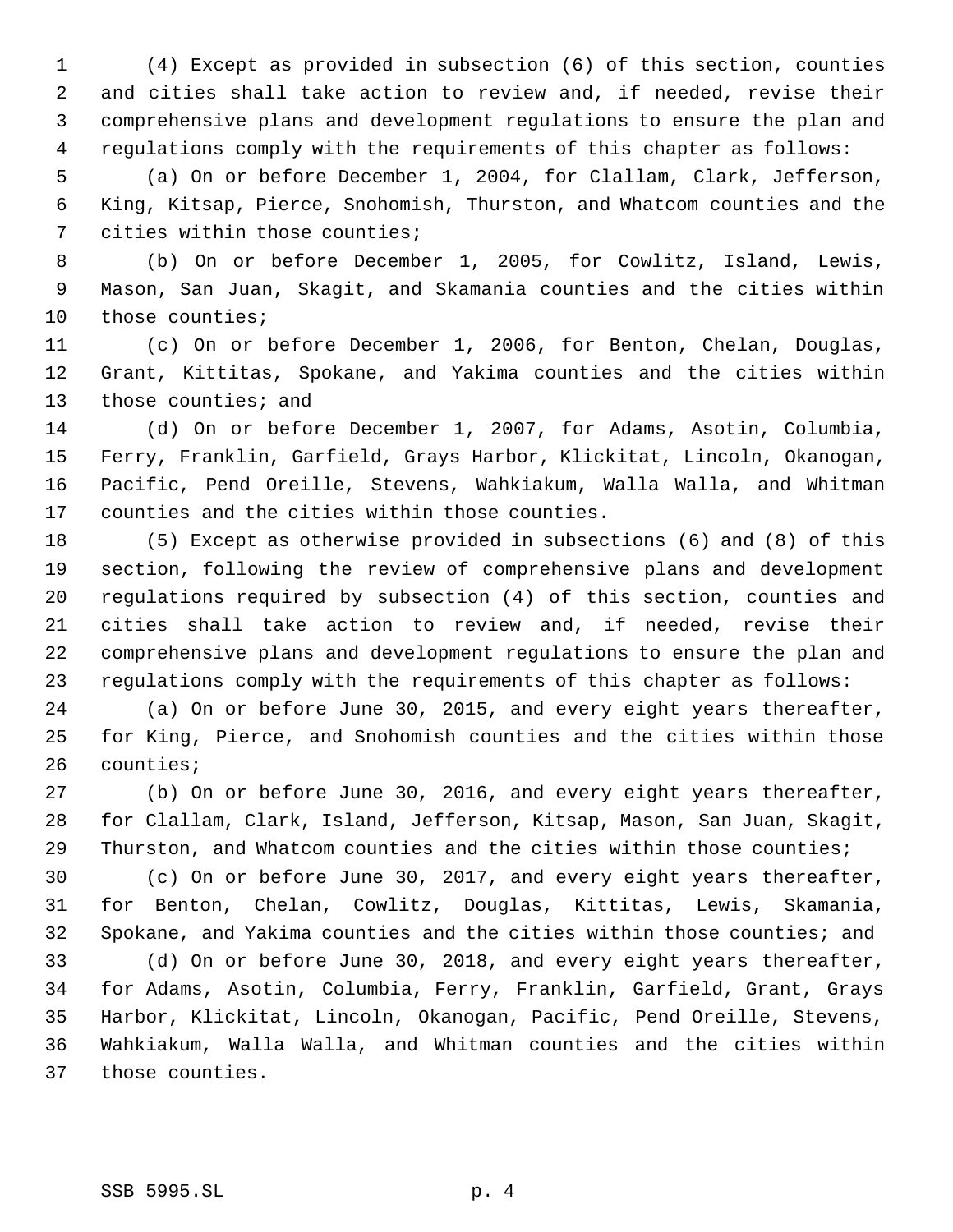(6)(a) Nothing in this section precludes a county or city from conducting the review and evaluation required by this section before the deadlines established in subsections (4) and (5) of this section. Counties and cities may begin this process early and may be eligible for grants from the department, subject to available funding, if they elect to do so.

 (b) A county that is subject to a deadline established in subsection (4)(b) through (d) of this section and meets the following criteria may comply with the requirements of this section at any time within the thirty-six months following the deadline established in subsection (4) of this section: The county has a population of less than fifty thousand and has had its population increase by no more than seventeen percent in the ten years preceding the deadline established in subsection (4) of this section as of that date.

 (c) A city that is subject to a deadline established in subsection (4)(b) through (d) of this section and meets the following criteria may comply with the requirements of this section at any time within the thirty-six months following the deadline established in subsection (4) of this section: The city has a population of no more than five thousand and has had its population increase by the greater of either no more than one hundred persons or no more than seventeen percent in the ten years preceding the deadline established in subsection (4) of this section as of that date.

 (d) A county or city that is subject to a deadline established in subsection (4)(d) of this section and that meets the criteria 26 established in  $((\text{subsection} - \{6\}))$ (b) or (c) of this  $((\text{section}))$ 27 subsection may comply with the requirements of subsection (4)(d) of this section at any time within the thirty-six months after the 29 extension provided in  $((subsection+(6)))(b)$  or  $(c)$  of this  $((section))$ subsection.

 (e) A county that is subject to a deadline established in subsection (5)(b) through (d) of this section and meets the following criteria may comply with the requirements of this section at any time within the twenty-four months following the deadline established in subsection (5) of this section: The county has a population of less than fifty thousand and has had its population increase by no more than seventeen percent in the ten years preceding the deadline established in subsection (5) of this section as of that date.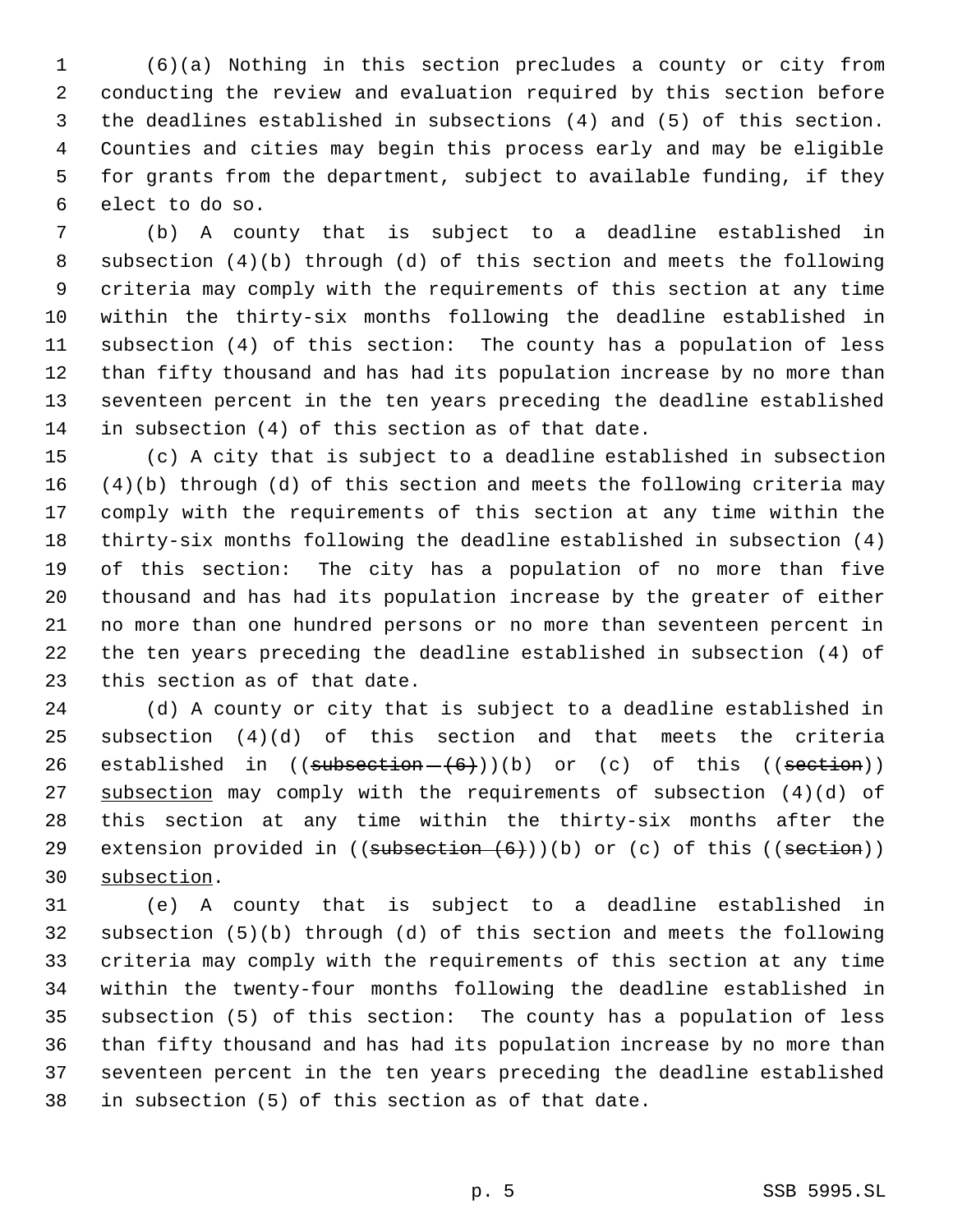(f) A city that is subject to a deadline established in subsection (5)(b) through (d) of this section and meets the following criteria may comply with the requirements of this section at any time within the twenty-four months following the deadline established in subsection (5) of this section: The city has a population of no more than five thousand and has had its population increase by the greater of either no more than one hundred persons or no more than seventeen percent in the ten years preceding the deadline established in subsection (5) of this section as of that date.

 (g) State agencies are encouraged to provide technical assistance to the counties and cities in the review of critical area ordinances, comprehensive plans, and development regulations.

 (7)(a) The requirements imposed on counties and cities under this section shall be considered "requirements of this chapter" under the terms of RCW 36.70A.040(1). Only those counties and cities that meet the following criteria may receive grants, loans, pledges, or financial guarantees under chapter 43.155 or 70.146 RCW:

(i) Complying with the deadlines in this section;

 (ii) Demonstrating substantial progress towards compliance with the schedules in this section for development regulations that protect critical areas; or

 (iii) Complying with the extension provisions of subsection (6)(b), (c), or (d) of this section.

 (b) A county or city that is fewer than twelve months out of compliance with the schedules in this section for development regulations that protect critical areas is making substantial progress towards compliance. Only those counties and cities in compliance with the schedules in this section may receive preference for grants or loans subject to the provisions of RCW 43.17.250.

 (8)(a) Except as otherwise provided in (c) of this subsection, if a participating watershed is achieving benchmarks and goals for the protection of critical areas functions and values, the county is not required to update development regulations to protect critical areas as they specifically apply to agricultural activities in that watershed.

 (b) A county that has made the election under RCW 36.70A.710(1) may only adopt or amend development regulations to protect critical areas as they specifically apply to agricultural activities in a participating watershed if: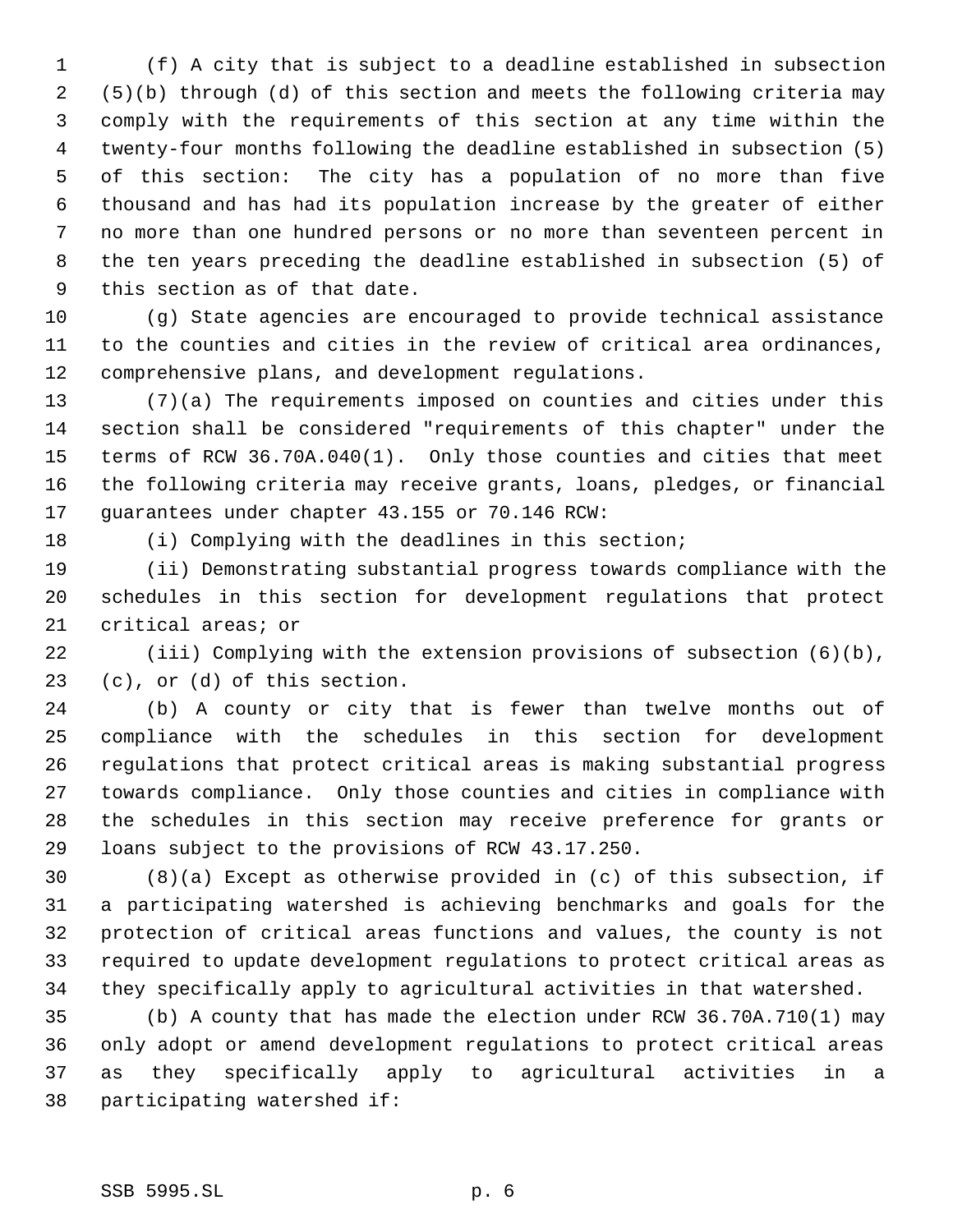(i) A work plan has been approved for that watershed in accordance with RCW 36.70A.725;

 (ii) The local watershed group for that watershed has requested the county to adopt or amend development regulations as part of a work plan developed under RCW 36.70A.720;

 (iii) The adoption or amendment of the development regulations is necessary to enable the county to respond to an order of the growth 8 management hearings board or court;

 (iv) The adoption or amendment of development regulations is necessary to address a threat to human health or safety; or

(v) Three or more years have elapsed since the receipt of funding.

 (c) Beginning ten years from the date of receipt of funding, a county that has made the election under RCW 36.70A.710(1) must review and, if necessary, revise development regulations to protect critical areas as they specifically apply to agricultural activities in a participating watershed in accordance with the review and revision requirements and timeline in subsection (5) of this section. This subsection (8)(c) does not apply to a participating watershed that has determined under RCW 36.70A.720(2)(c)(ii) that the watershed's goals and benchmarks for protection have been met.

 NEW SECTION. **Sec. 2.** A new section is added to chapter 36.70A RCW to read as follows:

 (1) The legislative authority of a city planning under RCW 36.70A.040 may request, as part of the county's annual comprehensive plan amendment process, that the applicable county legislative authority amend the urban growth area within which the city is located. A request must meet the county's application deadline for that year's comprehensive plan amendment process. A determination to honor, modify, or reject a request under this section must be issued by the county, as part of the county's annual comprehensive plan amendment process.

(2) Urban growth area amendment requests under this subsection:

 (a) May only occur in counties located east of the crest of the Cascade mountain range that have more than one hundred thousand and fewer than two hundred thousand residents;

 (b) Must be for the purpose of increasing the amount of territory within the amended urban growth area that is zoned for industrial